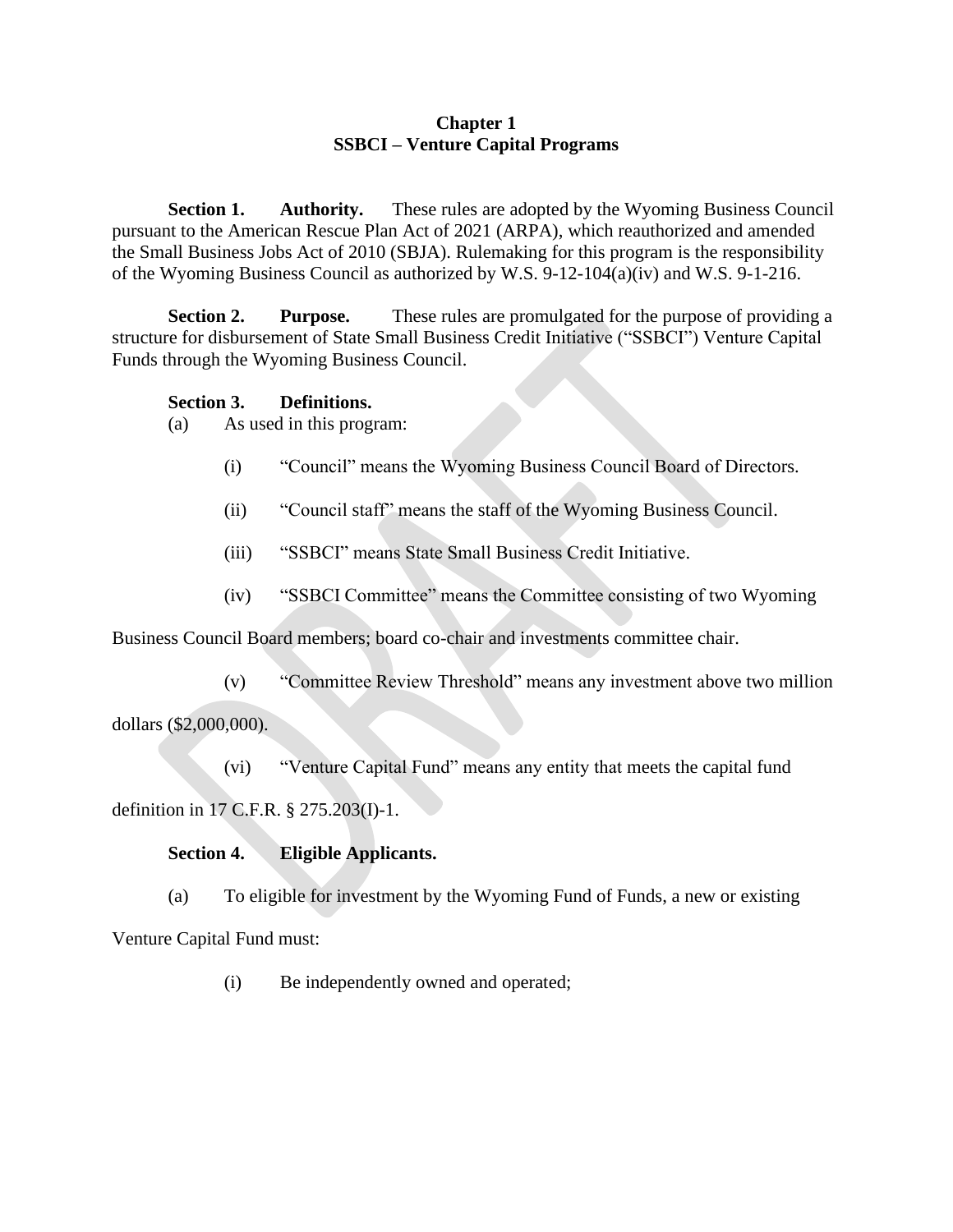(ii) Be headquartered in Wyoming, have its principal operations in Wyoming, have at least sixty percent (60%) of its employees employed in Wyoming, or has committed in writing to make investments with SSBCI dollars in Wyoming; and

(iii) Be in good standing with the Wyoming Secretary of State or the equivalent in its home state if not a Wyoming Venture Capital Fund.

(b) To be eligible for investment by the Direct Wyoming Co-Investment Fund, a business must:

(i) Be independently owned and operated;

(ii) Be headquartered in Wyoming, have its principal operations in Wyoming, have at least sixty percent (60%) of its employees employed in Wyoming, or have committed in writing to move to Wyoming as a condition of the investment;

(iii) Be seeking institutional investment or growth capital funding;

(iv) Have a lead investor committed with term sheet defined and be willing to share current diligence;

(v) Have strong growth potential;

(vi) Provide evidence acceptable to the council of its intent to remain in

Wyoming after receipt of investment;

(vii) Have 750 employees or less; and

(viii) Be in good standing with the Wyoming Secretary of State.

### **Section 5. Application Process.**

(a) Venture Fund Application.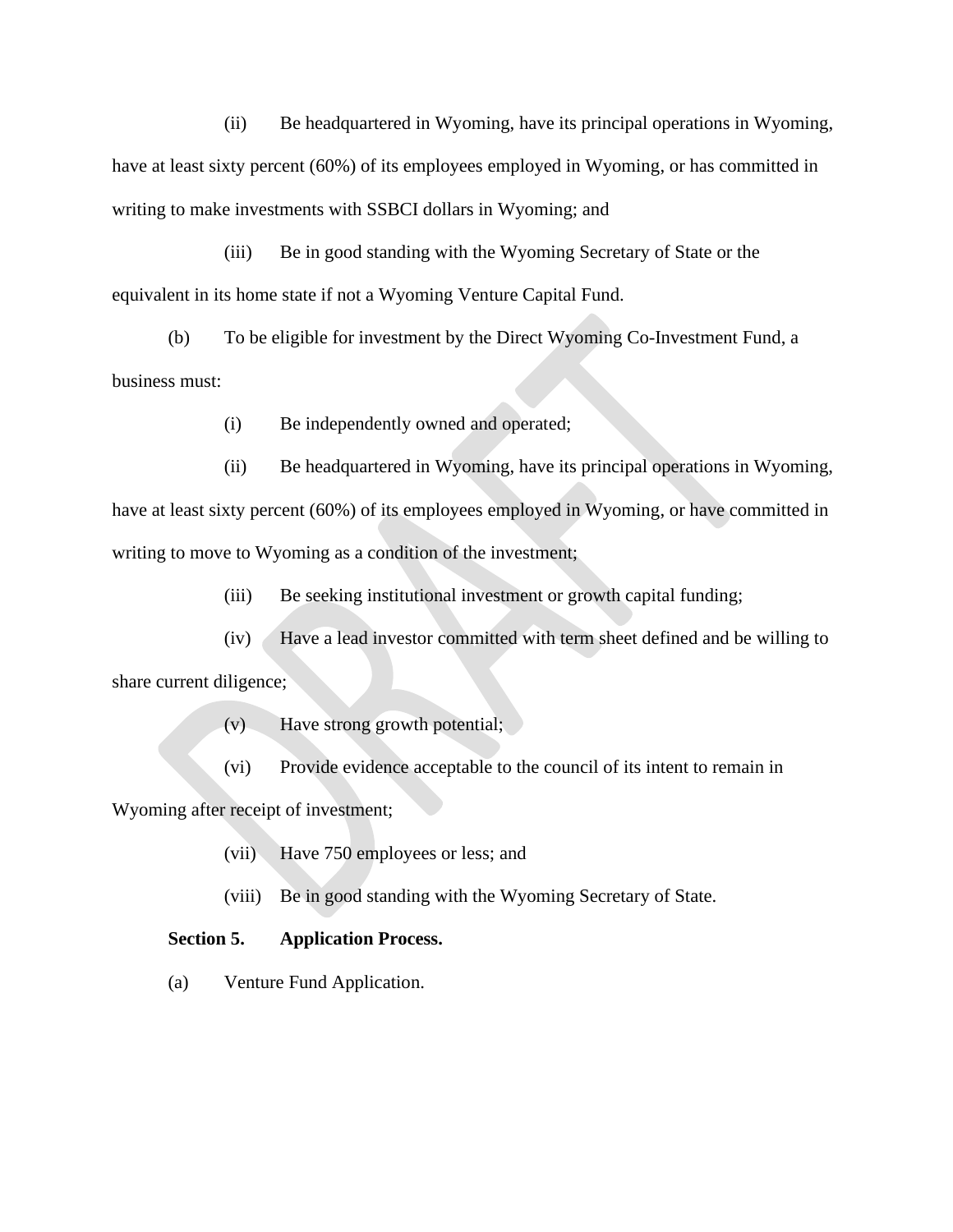(i) The Council shall provide a "Wyoming Fund of Funds" application online that includes a requirement to provide information relevant for funding decisions, including but not limited to:

(A) Information that establishes the application's eligibility under Section 4(a) of this chapter;

(B) The applicant's number of full-time, part-time, and contract

employees;

(C) The applicant's funding history, organizational documents,

financial statements, bylaws, investment thesis, or other relevant documentation;

- (D) The amount of applicant's funding request and total fund target;
- (E) All information necessary for the Wyoming State Auditor's Office

to set up the applicant as a vender in its vendor payment system, including electronic funds transfer documents; and

(F) Any other information necessary to determine the adequacy of the applicant's funding request.

(b) Wyoming Co-Investment Fund Application.

(i) The Council shall provide a "Wyoming Co-Investment Fund" application online that includes a requirement to provide information relevant for funding decisions, including but not limited to:

(A) Information that establishes the application's eligibility under Section 4(b) of this chapter;

(B) The applicant's number of full-time, part-time, and contract

employees;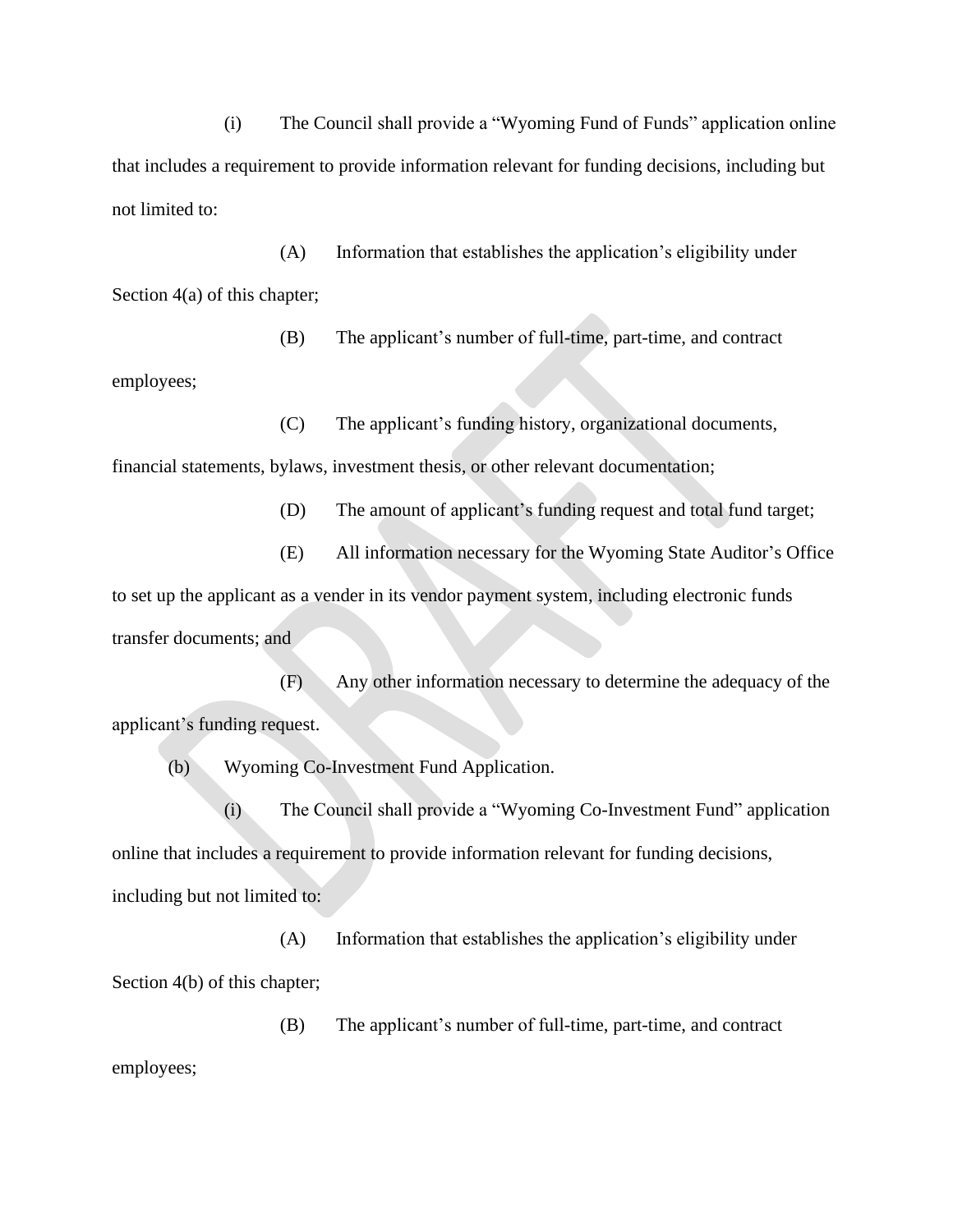(C) The applicant's organizational documents, financial statements, bylaws, business plan, capitalization table, or other relevant documentation;

(D) The amount of the applicant's funding request, funding series, and total round size;

(E) All information necessary for the Wyoming State Auditor's Office to set up the applicant as a vender in its vendor payment system, including electronic funds transfer documents; and

(F) Any other information necessary to determine the adequacy of the applicant's requested funding.

#### **Section 6. Review and Recommendation.**

(a) Applications are reviewed on a rolling basis until funds have been expended. Applications shall be reviewed in the following manner:

(i) Council staff shall review applications and make a determination of eligibility and completeness with consideration to Section 4 of this Chapter of these Rules. Additional review will be completed by Council staff to ensure compliance with all SSBCI guidance and regulations.

(ii) Upon successful review of (i) above, each applicant shall be asked to pitch their fund or investment to Council staff and the Investments Director or the SSBCI Committee dependent upon the request size in relation to the Committee Review Threshold.

(b) Applications will be recommended in the following manner:

(i) Council staff shall document and present their findings and analysis from applications that are less than the Committee Review Threshold to the Investments Director for final approval or denial.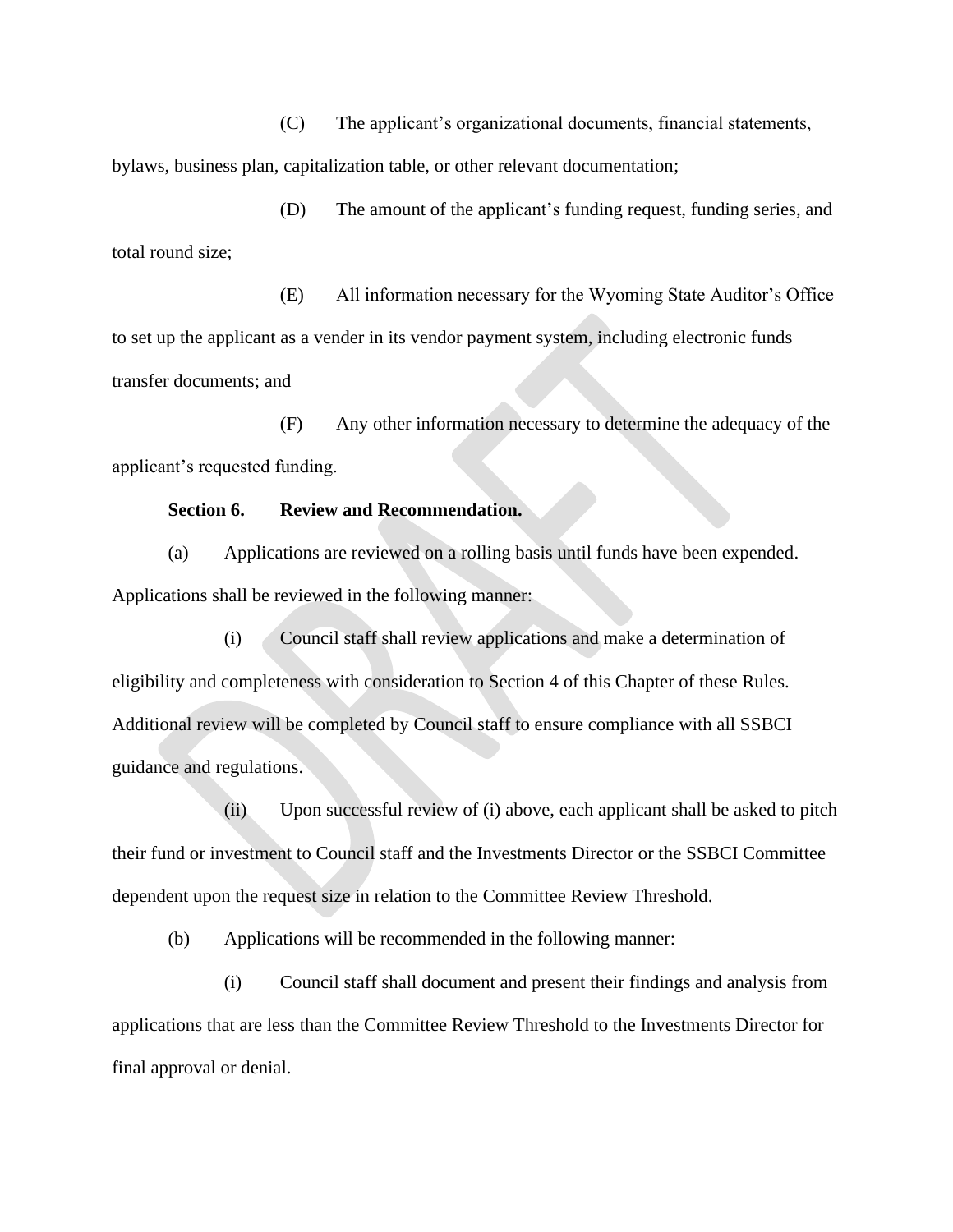(ii) Council staff findings and analysis from applications greater than or equal to the Committee Review Threshold will be documented and presented to the SSBCI Committee for final approval or denial.

(c) In the event an application is denied, Council staff shall disclose to the applicant the reasons for not approving the request and any remedial actions the applicant may take in order for the application to be reconsidered.

**Section 7. Terms and Conditions.** In addition to the terms set forth in other Sections of this Chapter of these Rules, the following terms and conditions apply to all applications for and grants of funds made under this Chapter:

(a) Each applicant shall agree to comply with U.S. Department of Treasury SSBCI Capital program guidelines;

(b) The maximum contribution from the Council shall be five million dollars (\$5,000,000) for any investment, fund or direct co-investment;

(c) The direct co-investment round size maximum from the Council shall be twenty million dollars (\$20,000,000); and

(d) The Council's contribution shall not be, at any time, more than forty-nine percent (49%) of any fund or investment.

### **Section 8. Reporting requirements; audit compliance.**

(a) Each applicant agrees to provide quarterly and annual reports to the Council to comply with state and federal laws and regulations.

(i) Reports may include but are not limited to:

- (A) Certifications from the businesses;
- (B) Terms and performance of individual investment(s);